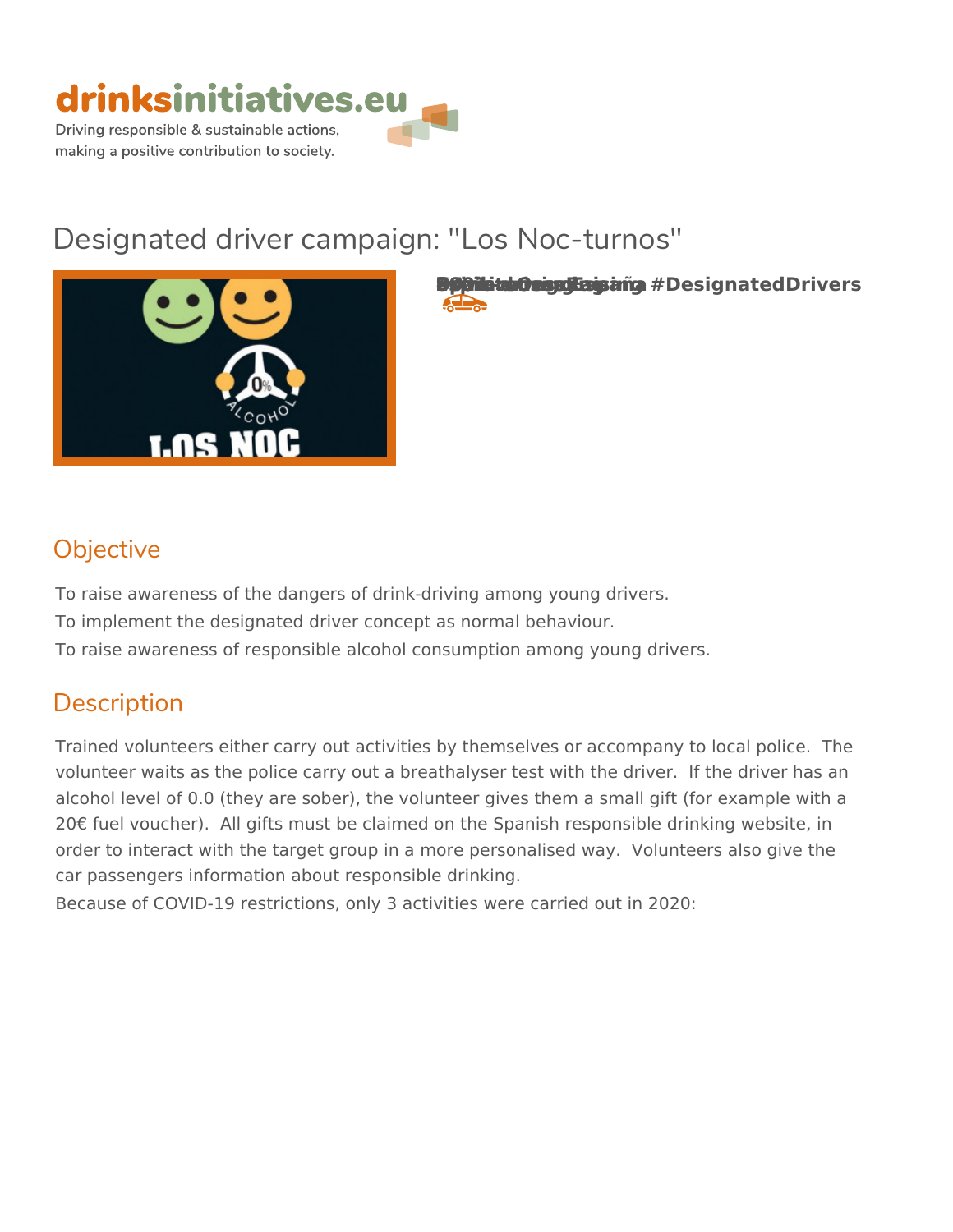- 1. The first took place in Mérida. Student nurses from the University Cer of the University of Extremadura campuses) received training before sh drinking information with young people in the main areas of the city. I with the City Council, designated drivers were given a 20-euro petrol v of Repsol.
- 2. The second one took place in Alcalá de Henares where young adult vol develop activities.
- 3.The third took place in collaboration with Alcobendas local police.

## Partners

DGT (The national road safety Administration) Repsol UNIJEPOL (Local Police Association) Different City Councils

## Results

Since its launch in 2001, around 260 activities have been carried out. Mo young drivers between 18 and 30 years old, have taken part and around 44 tests have shown the driver to be sober (0 bac content).

## Measurement & evaluation

Evaluation shows:

- 62% of youth say they would not drink if they had to drive.
- 7 out of 10 were very familiar with the designated driver concept.
- 80% said they would try to stop a friend who tried to drive after drinking.

Improved attitude and behaviours over a decade can be seen in road safety data from the Ministry of Transport:

- 1.The number of deaths decreased in the age group 15 to 25 years old.
- 2. In 2011 there was a 26% reduction in deaths compared to 2010, and 79 2000.
- 3. In 2010, there were 69% fewer drink-drive deaths (363) compared to 20
- 4.In 2011, there were 64% fewer deaths due to traffic accidents (1,479) (4,067).

## Website

[https://www.disfrutadeunconsumoresponsable.com/nuestras-iniciat](https://www.disfrutadeunconsumoresponsable.com/nuestras-iniciativas/noc-turnos)ivas/noc-